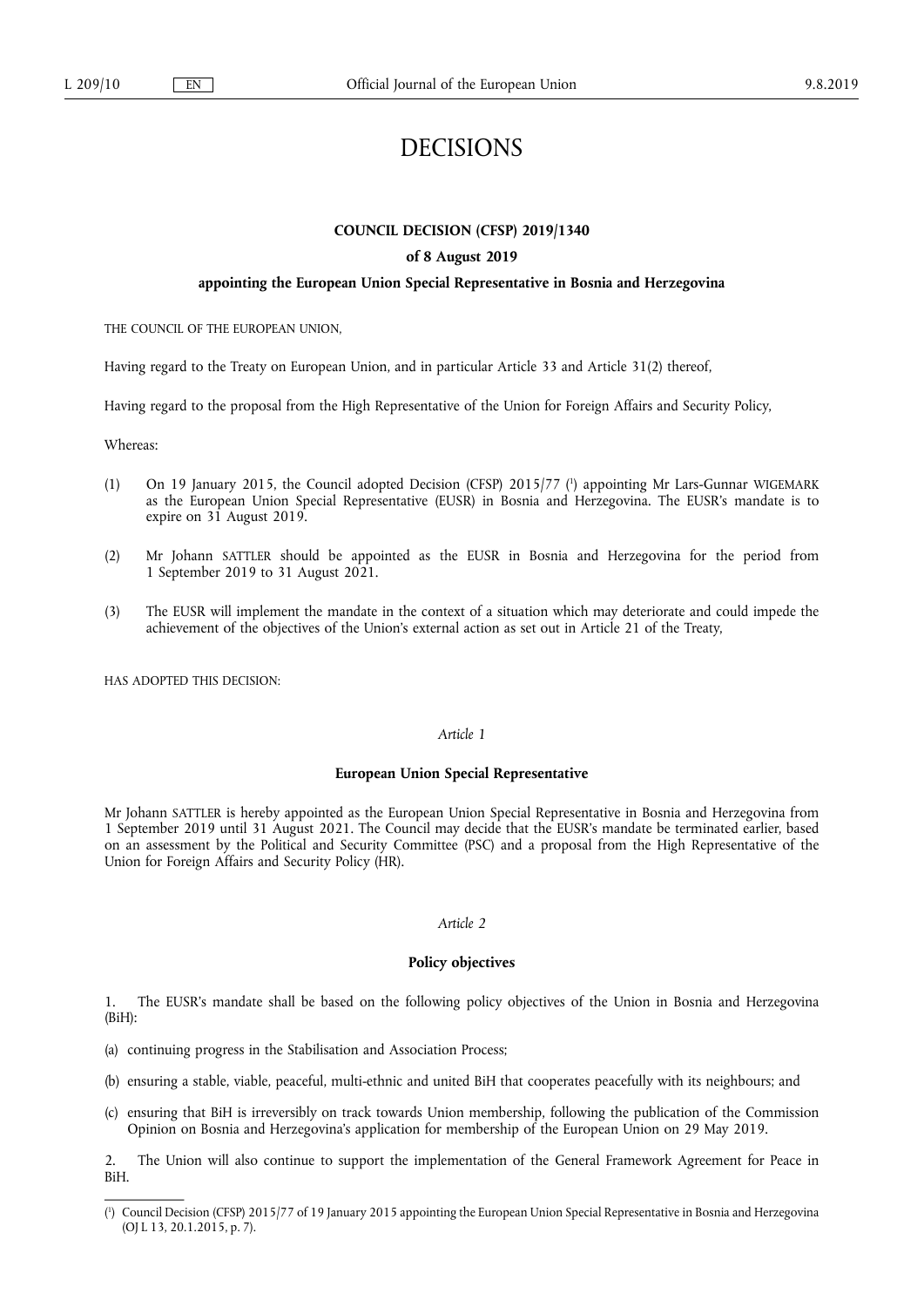#### *Article 3*

## **Mandate**

In order to achieve the policy objectives, the EUSR's mandate shall be to:

- (a) offer the Union's advice and facilitate the political process, in particular with the promotion of dialogue between the different levels of government;
- (b) ensure consistency and coherence of Union action;
- (c) facilitate progress on political, economic and Union priorities, in particular by encouraging further work on the coordination mechanism on Union matters and the continued implementation of the European agenda for reform;
- (d) support domestic efforts in line with European standards to ensure that election results can be implemented;
- (e) monitor and advise the executive and legislative authorities at all levels of government in BiH, and liaise with the authorities and political parties in BiH;
- (f) ensure the implementation of the Union's efforts in the whole range of activities in the field of the rule of law and the security sector reform, promote overall Union coordination of, and give local political direction to, Union efforts in tackling organised crime, corruption and terrorism and, in that context, provide the HR and the Commission with assessments and advice as necessary;
- (g) provide support for a reinforced and more effective interface between criminal justice and the police in BiH, as well as for initiatives which aim to strengthen the efficiency and impartiality of the judicial institutions, in particular the Structured Dialogue on Justice;
- (h) without prejudice to the military chain of command, offer the EU Force Commander political guidance on military issues with a local political dimension, in particular concerning sensitive operations, and on relations with local authorities and with the local media; consult with the EU Force Commander before taking political action that may have an impact on the security situation and coordinate regarding coherent messages to local authorities and other international organisations; contribute to the consultations on the Strategic Review of EUFOR/ALTHEA;
- (i) coordinate and implement the Union's communication efforts on Union issues towards the public in BiH;
- (j) promote the process of Union integration through targeted public diplomacy and Union outreach activities designed to ensure a broader understanding and support among the BiH public on Union-related matters, including by means of engagement of local civil society actors;
- (k) contribute to the development and consolidation of respect for human rights and fundamental freedoms in BiH, in accordance with the EU human rights policy and EU Guidelines on Human Rights;
- (l) engage with relevant BiH authorities with regard to their full cooperation with the International Residual Mechanism for Criminal Tribunals;
- (m) in line with the Union integration process, advise, assist, facilitate and monitor political dialogue on the necessary constitutional and relevant legislative changes;
- (n) maintain close contacts and close consultations with the UN High Representative in BiH and other relevant international organisations working in the country; in that context, inform the Council about discussions on the ground regarding the international presence in the country, including the Office of the UN High Representative in BiH;
- (o) provide advice to the HR as necessary concerning natural or legal persons on whom restrictive measures could be imposed in view of the situation in BiH;
- (p) without prejudice to the applicable chains of command, help to ensure that all Union instruments in the field are applied coherently to attain the Union's policy objectives.

#### *Article 4*

#### **Implementation of the mandate**

1. The EUSR shall be responsible for the implementation of the mandate, acting under the authority of the HR.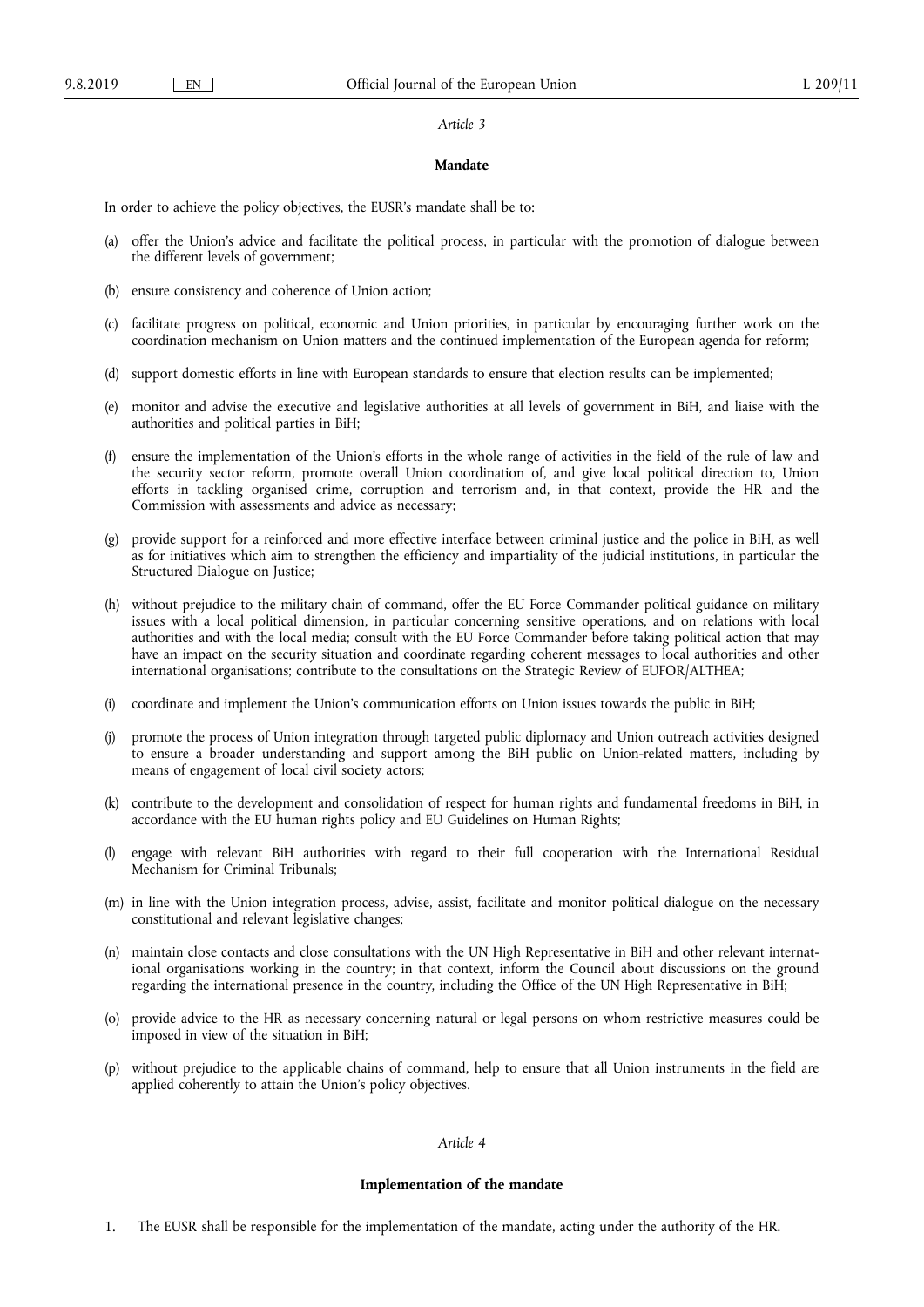2. The PSC shall maintain a privileged link with the EUSR and shall be the EUSR's primary point of contact with the Council. The PSC shall provide the EUSR with strategic guidance and political direction within the framework of the mandate, without prejudice to the powers of the HR.

3. The EUSR shall work in close coordination with the European External Action Service (EEAS) and the relevant departments thereof.

#### *Article 5*

#### **Financing**

1. The financial reference amount intended to cover the expenditure related to the EUSR's mandate for the period from 1 September 2019 to 31 August 2021 shall be EUR 13 700 000.

2. The expenditure shall be managed in accordance with the procedures and rules applicable to the general budget of the Union. Participation of natural and legal persons in the award of procurement contracts by the EUSR shall be open without limitations. Furthermore, no rule of origin for the goods purchased by the EUSR shall apply.

The management of the expenditure shall be subject to a contract between the EUSR and the Commission. The EUSR shall be accountable to the Commission for all expenditure.

## *Article 6*

#### **Constitution and composition of the team**

1. Within the limits of the EUSR's mandate and the corresponding financial means made available, the EUSR shall be responsible for constituting a team. The team shall include the expertise on specific policy issues as required by the mandate. The EUSR shall keep the Council and the Commission promptly informed of the composition of the team.

2. Member States, institutions of the Union and the EEAS may propose the secondment of staff to work with the EUSR. The salary of such seconded personnel shall be covered by the Member State, the institution of the Union concerned or the EEAS, respectively. Experts seconded by Member States to the institutions of the Union or the EEAS may also be posted to work with the EUSR. International contracted staff shall have the nationality of a Member State.

3. All seconded personnel shall remain under the administrative authority of the sending Member State, the sending institution of the Union or the EEAS and shall carry out their duties and act in the interest of the EUSR's mandate.

#### *Article 7*

#### **Privileges and immunities of the EUSR and the EUSR's staff**

The privileges, immunities and further guarantees necessary for the completion and smooth functioning of the EUSR's mission and the members of the EUSR's staff shall be agreed with the host parties, as appropriate. Member States and the EEAS shall grant all necessary support to such effect.

#### *Article 8*

## **Security of EU classified information**

The EUSR and the members of the EUSR's team shall respect the security principles and minimum standards established by Council Decision 2013/488/EU (<sup>2</sup>).

## *Article 9*

#### **Access to information and logistical support**

1. Member States, the Commission and the General Secretariat of the Council shall ensure that the EUSR is given access to any relevant information.

2. The Union delegation and/or Member States, as appropriate, shall provide logistical support in the region.

<sup>(</sup> 2 ) Council Decision 2013/488/EU of 23 September 2013 on the security rules for protecting EU classified information (OJ L 274, 15.10.2013, p. 1).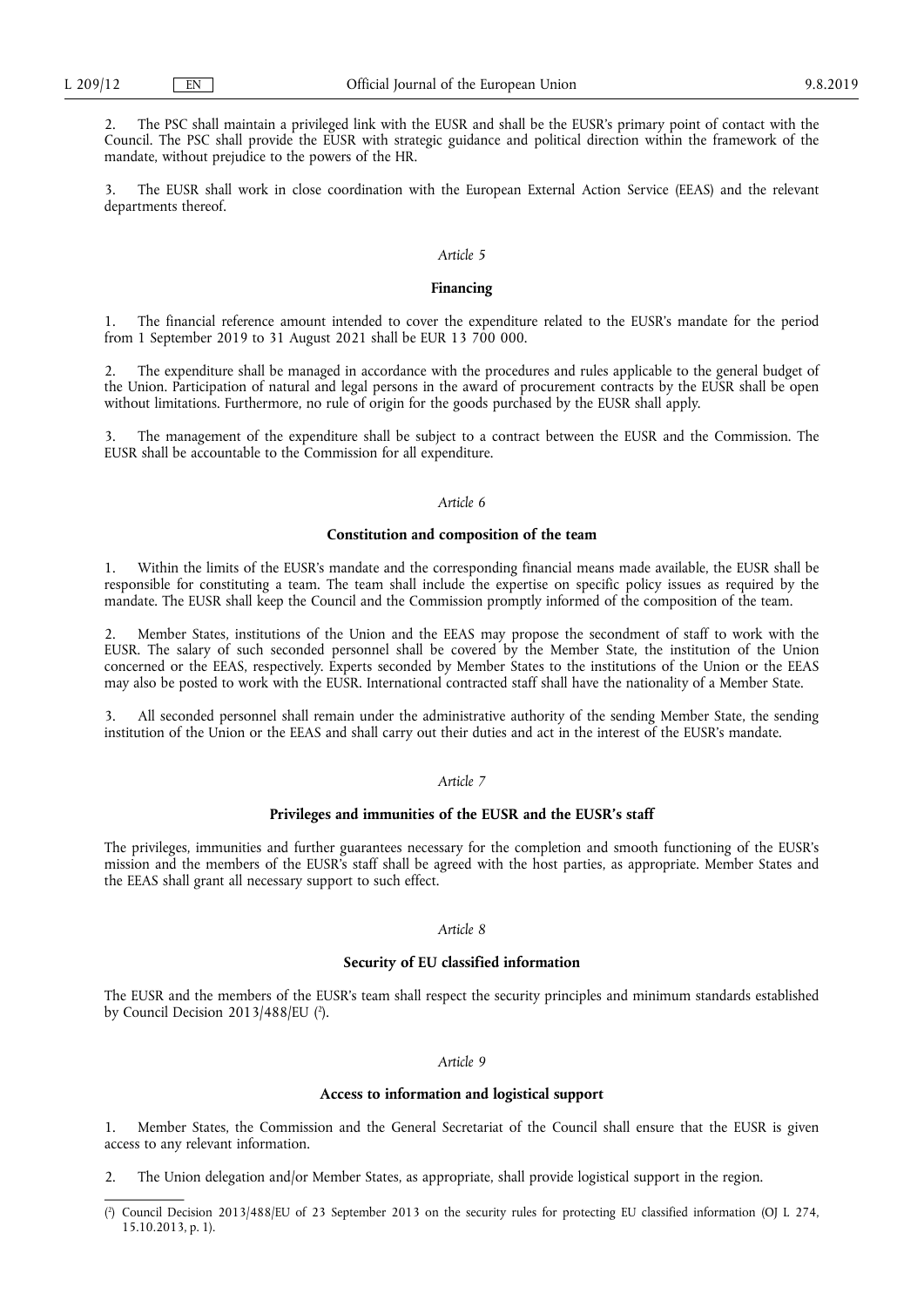#### *Article 10*

#### **Security**

In accordance with the Union's policy on the security of personnel deployed outside the Union in an operational capacity under Title V of the Treaty, the EUSR shall take all reasonably practicable measures, in accordance with the EUSR's mandate and the security situation in the area of responsibility, for the security of all personnel under the EUSR's direct authority, in particular by:

- (a) establishing a specific security plan based on guidance from the EEAS, including specific physical, organisational and procedural security measures, governing the management of the secure movement of personnel to, and within, the area of responsibility, as well as management of security incidents and providing for a contingency and evacuation plan;
- (b) ensuring that all personnel deployed outside the Union are covered by high-risk insurance, as required by the conditions in the area of responsibility;
- (c) ensuring that all members of the EUSR's team to be deployed outside the Union, including locally contracted personnel, have received appropriate security training before or upon arriving in the area of responsibility, based on the risk ratings assigned to that area by the EEAS;
- (d) ensuring that all agreed recommendations made following regular security assessments are implemented and providing the Council, the HR and the Commission with written reports on their implementation and on other security issues within the framework of the progress report and the report on the implementation of the mandate.

#### *Article 11*

## **Reporting**

The EUSR shall regularly provide the HR and the PSC with reports. The EUSR shall also report to Council working parties as necessary. Regular reports shall be circulated through the COREU network. The EUSR may provide the Foreign Affairs Council with reports. In accordance with Article 36 of the Treaty, the EUSR may be involved in briefing the European Parliament.

#### *Article 12*

#### **Coordination**

1. The EUSR shall contribute to the unity, consistency and effectiveness of the Union's action and shall help ensure that all Union instruments and Member States' actions are engaged consistently, to attain the Union's policy objectives. The activities of the EUSR shall be coordinated with those of the Commission, as well as those of other EUSRs active in the region, as appropriate. The EUSR shall provide regular briefings to Member States' missions and Union delegations.

2. In the field, close liaison shall be maintained with the Heads of Union delegations in the region and Member States' Heads of Mission. They shall make every effort to assist the EUSR in the implementation of the mandate. The EUSR shall also liaise with international and regional actors in the field, and in particular maintain close coordination with the UN High Representative in BiH.

3. In support of Union crisis management operations, the EUSR, with other Union actors present in the field, shall improve the dissemination and sharing of information by those Union actors with a view to achieving a high degree of common situation awareness and assessment.

## *Article 13*

#### **Assistance in relation to claims**

The EUSR and the EUSR's staff shall assist in providing elements to respond to any claims and obligations arising from the mandates of the previous EUSRs in BiH, and shall provide administrative assistance and access to relevant files for such purposes.